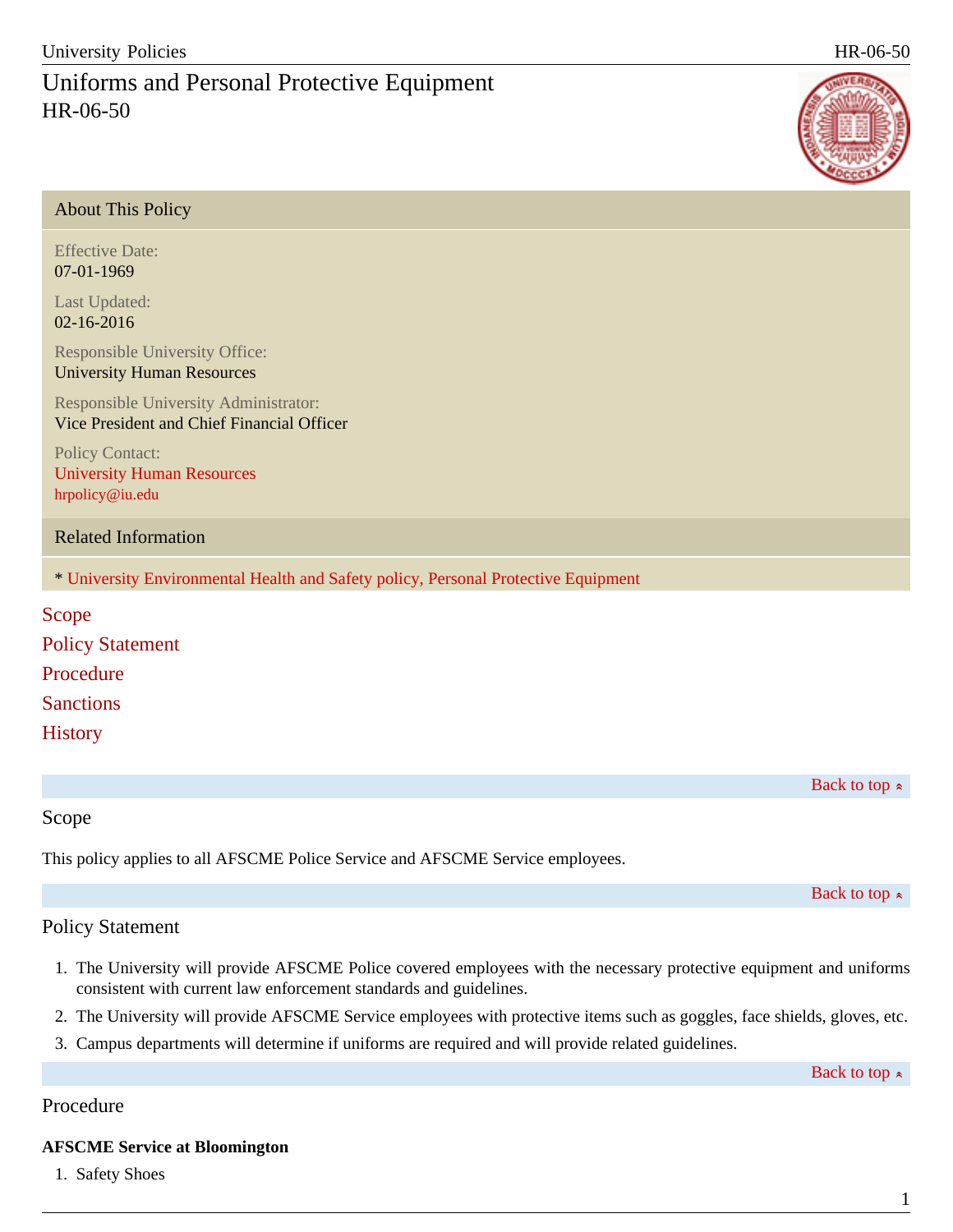- a. The University agrees to subsidize or provide safety shoes to employees who are regularly required to perform work duties that have extraordinary potential for foot injuries.
- b. The Joint Safety Committee will meet and determine which employees shall be required to wear safety shoes and the annual allowance that will be provided by the University.
	- i. Employees holding such positions shall be required to wear safety shoes as a condition of employment.
- 2. Tools
	- a. Some departments may provide a tool allowance. University Human Resources will approve the tool list. Tool allowance will be paid in lump sum annually.

#### **AFSCME Service Uniforms at IUPUI**

1. The current boot allowance is \$140. A effort will be made to include all Red Wing retail locations in the direct billing arrangement.

#### **AFSCME Service Uniforms at South Bend**

- 1. The employee-management committee who will be responsible for making recommendations concerning the selection and wearing of uniforms.
- 2. Employees shall have their uniforms replaced in accordance with the following schedule:
	- a. Five (5) uniform replacement sets at two (2) year intervals.
		- i. Employees will have the option of selecting either long or short sleeve uniforms.
	- b. One (1) coat at four (4) year intervals.
	- c. Unserviceable or unpresentable uniforms will be replaced on an as-needed basis.
	- d. If an employee must return a uniform to the vendor for repair or replacement, the employee will either be released from their regular shift or compensated at the appropriate rate for the time spent on such activity.
- 3. Service Maintenance employees are not required to return their uniforms.
- 4. Short pants are an acceptable part of the Facilities Management uniform except where safety concerns exist, such as with the handling of chemicals.
- 5. Blue or black denim long pants are acceptable for wear by Service-Maintenance Staff provided they do not have holes, tears, patches, or external appliqués. The university will not provide for laundry or replacement of these pants purchased by the employee.
- 6. Safety footwear
	- a. The University will determine the need for safety footwear based on position. If the University determines that safety footwear is necessary for a particular position, the employee will be reimbursed up to \$100 for the cost of such safety footwear, no more frequently than every other year; provided however, that replacement safety footwear will only be reimbursed if the original footwear was damaged or worn out in the line of work for the University (such that the footwear is no longer able to provide the designed level of safety).
	- b. The employee will purchase the footwear and present the footwear and the receipt to the Director of Facilities Management (or designee) for reimbursement.
	- c. New staff employees will be required to purchase the footwear appropriate for their job assignment. The new employee shall be reimbursed the \$100 upon successful completion of the New Employee Evaluation Period.

#### **Time allowances to change uniforms**

1. See the [Work Schedules and Hours policy](http://policies.iu.edu//IU-POLICY-WEBS.main/policies/categories/human-resources/schedules/work_schedules-non_exempt) for specific allowances for uniform changing times.

Back to top  $\approx$ 

Sanctions